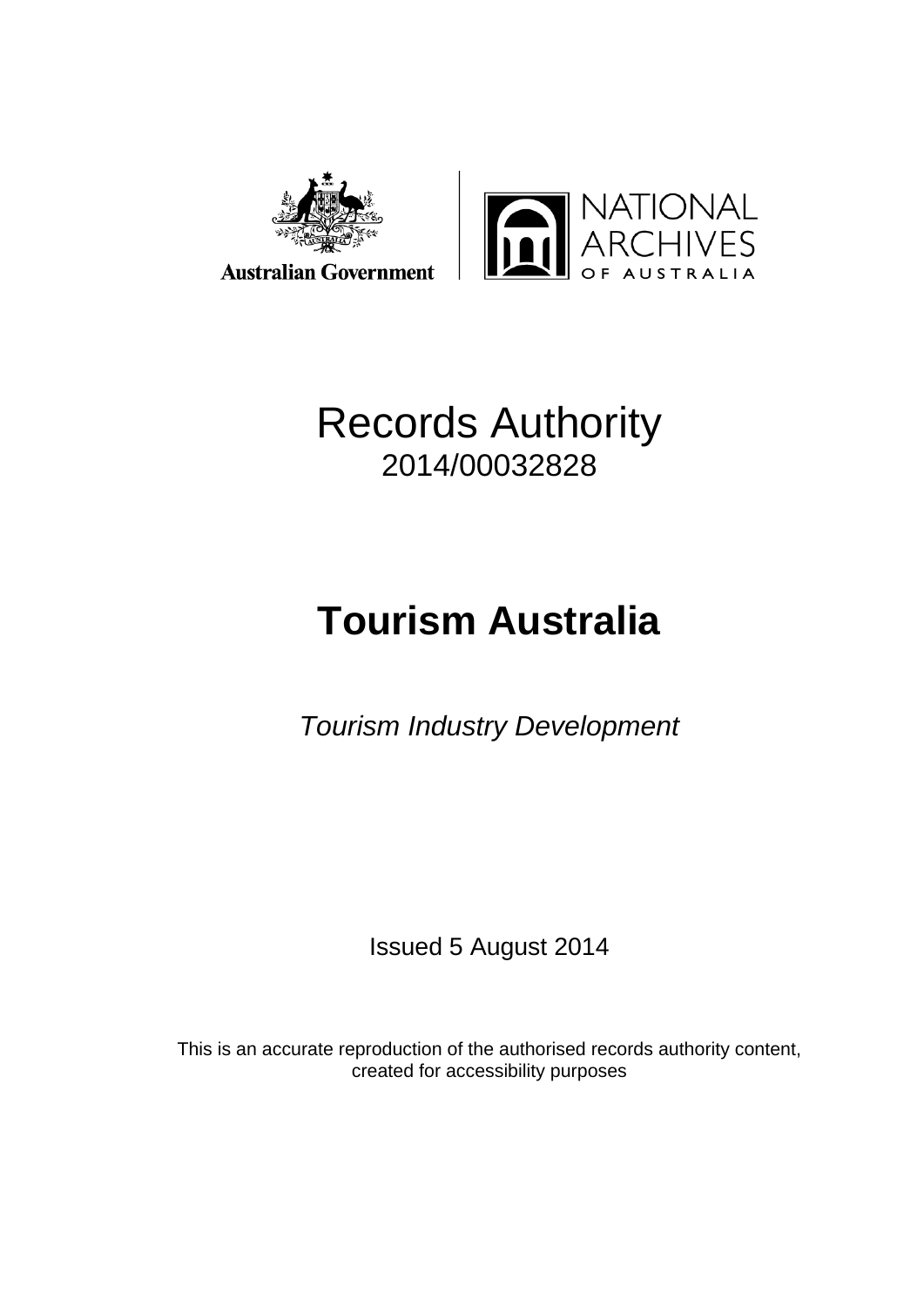### **CONTENTS**

| <b>INTRODUCTION</b>                  | 3 |
|--------------------------------------|---|
| <b>APPLICATION OF THIS AUTHORITY</b> | 3 |
| <b>CONTACT INFORMATION</b>           |   |
| <b>AUTHORISATION</b>                 | 5 |
| <b>TOURISM INDUSTRY DEVELOPMENT</b>  |   |

© Commonwealth of Australia 2014

This work is copyright. Apart from any use as permitted under the *Copyright Act 1968,* no part may be reproduced by any process without prior written permission from the National Archives of Australia. Requests and inquiries concerning reproduction and rights should be directed to the Publications Manager, National Archives of Australia, PO Box 7425, Canberra Mail Centre ACT 2610, Australia.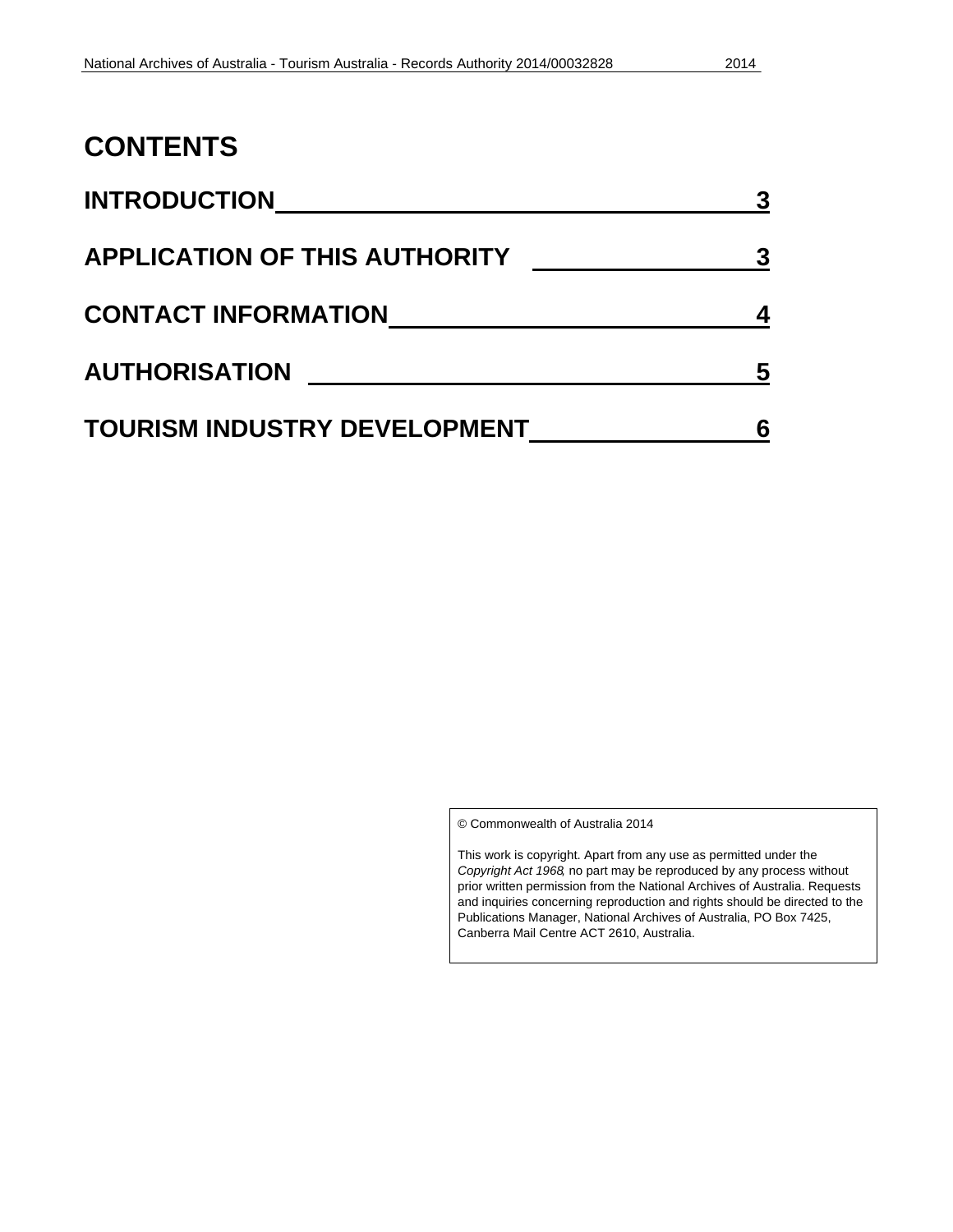#### **INTRODUCTION**

Tourism Australia and the National Archives of Australia have developed this Records Authority to set out the requirements for keeping or destroying records for the core business area of Tourism Industry Development. It represents a significant commitment on behalf of Tourism Australia to understand, create and manage the records of their activities.

This Authority is based on the identification and analysis of the business of Tourism Australia. It takes into account the agency's legal and organisational records management requirements, and the interests of stakeholders, the agency and the National Archives of Australia.

The Authority sets out those records that need to be retained as national archives and specifies the minimum length of time that temporary records need to be kept. This Authority gives Tourism Australia permission under the *Archives Act 1983*, for the destruction of the temporary records described after the minimum retention period has expired. Retention periods for these temporary records are based on: an assessment of business needs; broader organisational accountability requirements; and community expectations, and are approved by the National Archives of Australia on the basis of information provided by the agency.

As changes in circumstances may affect future records management requirements, the periodic review of this Authority is recommended. All amendments must be approved by the National Archives.

## **APPLICATION OF THIS AUTHORITY**

- 1. Records Authority 967 (1994, revised 1998) is superseded by this Authority and cannot be used after the date of issue of this Authority.
- 2. This Authority is to be used to determine how long records must be kept. Records are matched to the relevant core business and records class in the Authority;
	- Where the minimum retention period has expired and the records are not needed for agency business they should be destroyed as authorised in this Authority;
	- Records that have not reached the minimum retention period must be kept until they do; and
	- Records that are identified as Retain as National Archives (RNA) are to be transferred to the National Archives of Australia for preservation.
- 3. This Authority should be used in conjunction with general records authorities such as:
	- the Administrative Functions Disposal Authority (AFDA) and/or AFDA Express issued by the National Archives to cover business processes and records common to Australian Government agencies; and
	- General Records Authority (31) for source (including original) records that have been copied, converted or migrated.
- 4. The Normal Administrative Practice (NAP) provision of the *Archives Act 1983* gives agencies permission to destroy certain records without formal authorisation. This usually occurs where records are duplicated, facilitative or for short-term use only. NAP does not replace arrangements agreed to in this Authority but can be used as a tool to assist in identifying records for destruction together with an agency's Records Authority or Authorities, and with AFDA and AFDA Express. The National Archives recommends that agencies develop and implement a Normal Administrative Practice policy. Advice and guidance on destroying records as a normal administrative practice and on how to develop an agency NAP policy is available from the National Archives' website at **[www.naa.gov.au](http://www.naa.gov.au/)**.
- 5. Records that are reasonably likely to be needed as evidence in a current or future judicial proceeding or are subject to a request for access under the *Archives Act 1983,* the *Freedom of Information Act 1982* or any other relevant Act must not be destroyed until the action has been completed.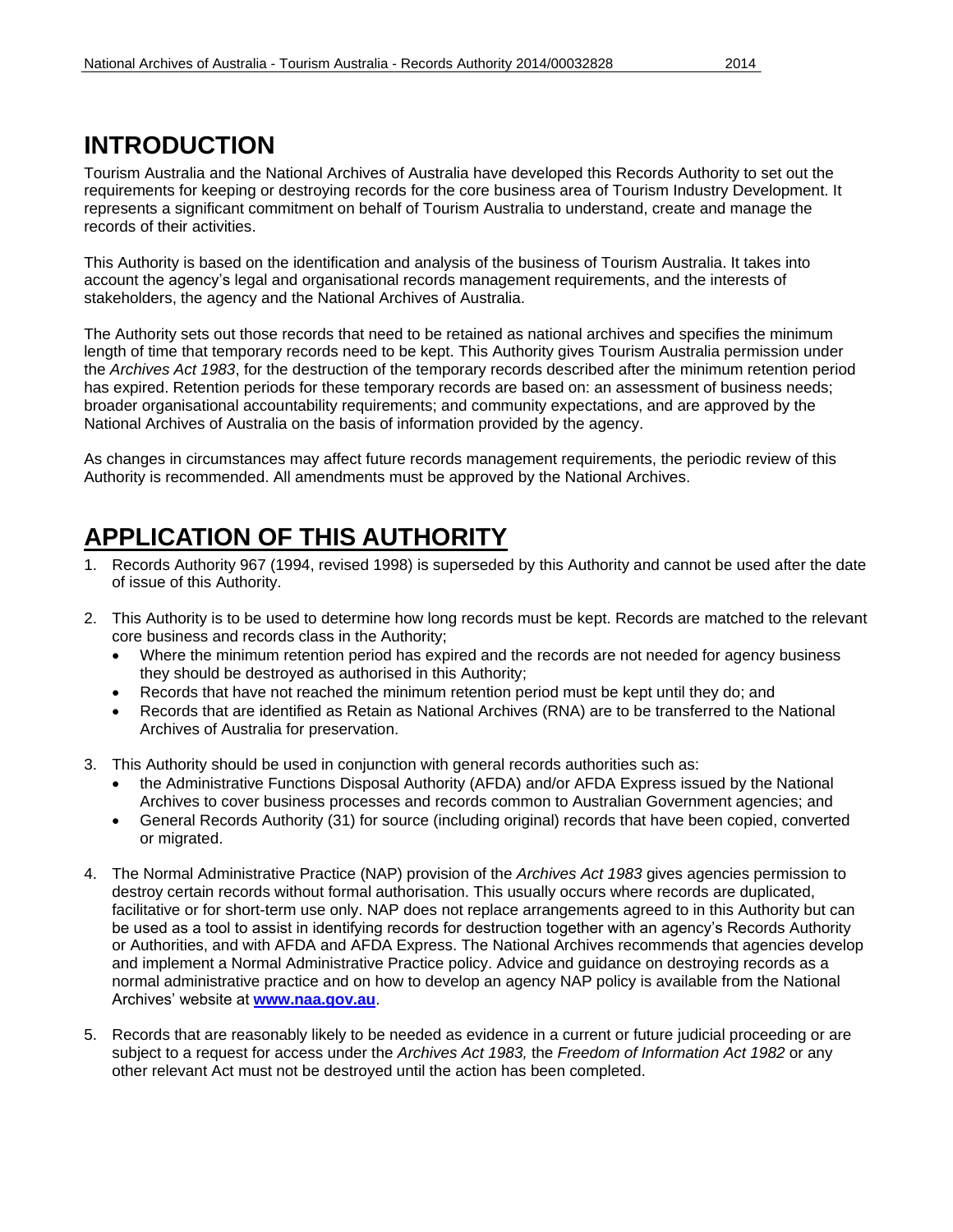- 6. Records subject to a disposal freeze must not be destroyed until the freeze has been lifted. Further information about disposal freezes and whether they affect the application of this Authority is available from the National Archives website at **[www.naa.gov.au](http://www.naa.gov.au/)**.
- 7. Where the method of recording information changes (for example from a manual system to an electronic system, or when information is migrated from one system to a new system) this Authority can still be applied, providing the records document the same core business. The information must be accessible for the period of time prescribed in this Authority. Tourism Australia will need to maintain continuing access to the information, including digital information, for the periods prescribed in this Records Authority or until the information is transferred into the custody of the National Archives.
- 8. In general, retention requirements indicate a minimum period for retention. Tourism Australia may extend minimum retention periods if it considers that there is an administrative need to do so, without further reference to the National Archives. Where Tourism Australia believes that its accountability will be substantially compromised because a retention period or periods are not adequate, it should contact the National Archives for review of the retention period.
- 9. Records coming within 'Retain as national archives' classes in this Authority have been determined to be part of the archival resources of the Commonwealth under Section 3C of the *Archives Act 1983*. The determination of Commonwealth records as archival resources of the Commonwealth obliges agencies to transfer the records to the National Archives when they cease to be current and, in any event, within 15 years of the records coming into existence, under Section 27 of the *Archives Act 1983*.
- 10. Records in the care of agencies should be appropriately stored, managed and preserved. Agencies need to meet this obligation to ensure that the records remain authentic and accessible over time. Under Section 31 of the *Archives Act 1983*, access arrangements are required for records that become available for public access including those records that remain in agency custody.
- 11. Appropriate arrangements should be made with the National Archives when records are to be transferred into custody. The National Archives accepts for transfer only those records designated as national archives.
- 12. Advice on how to use this Authority is available from Tourism Australia's records manager. If there are problems with the application of the Authority that cannot be resolved, please contact the National Archives.

### **CONTACT INFORMATION**

For assistance with this authority or for advice on other records management matters, please contact National Archives' Agency Service Centre.

Queen Victoria Terrace Tel: (02) 6212 3610 Parkes ACT 2600 Fax: (02) 6212 3989 PO Box 7425 Email: **[recordkeeping@naa.gov.au](mailto:recordkeeping@naa.gov.au)** Canberra Business Centre ACT 2610 Website: **[www.naa.gov.au](http://www.naa.gov.au/)**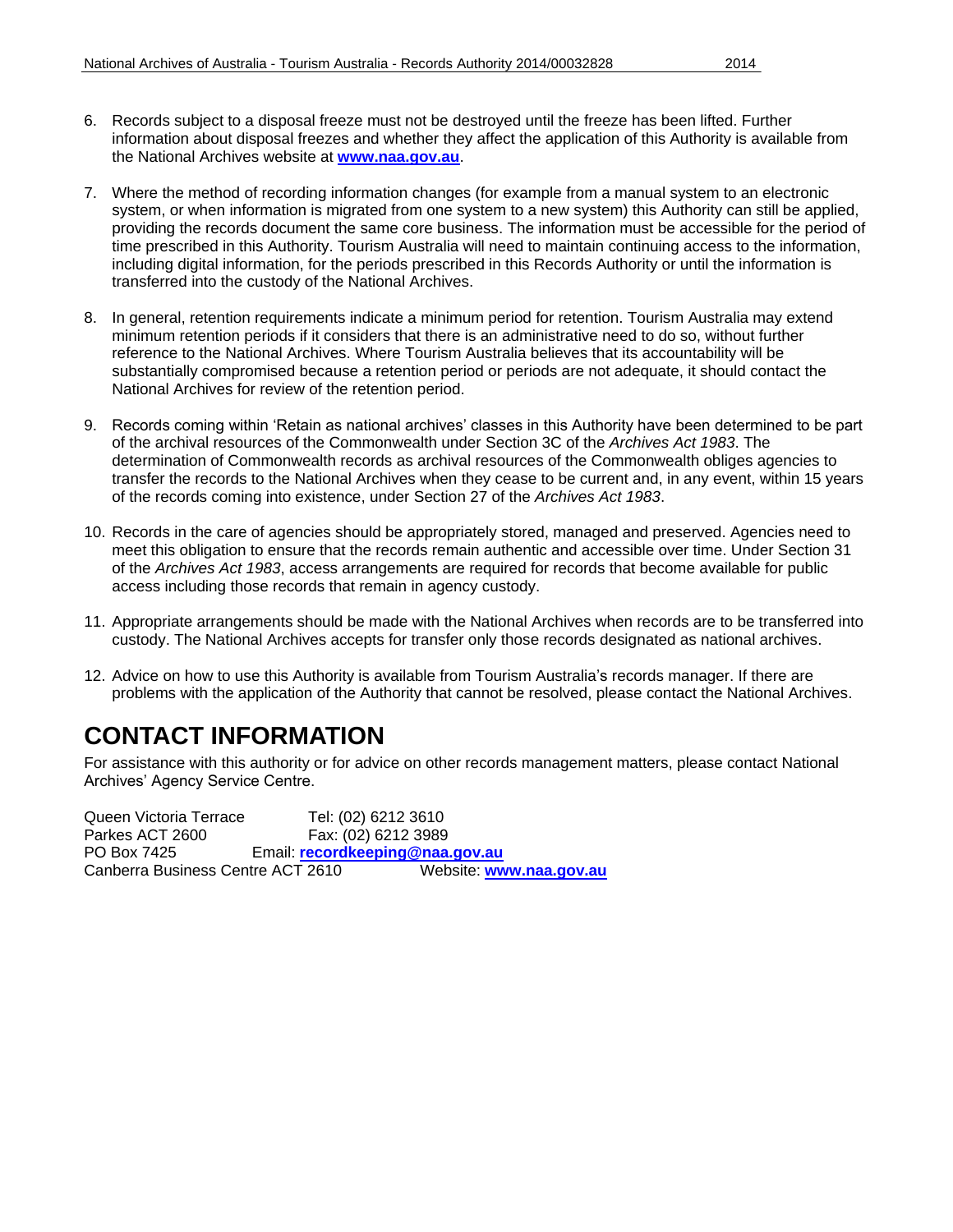### **AUTHORISATION**

#### **RECORDS AUTHORITY 2014/00032828**

| Person to whom notice of<br>authorisation is given: | John O'Sullivan<br><b>Managing Director</b><br><b>Tourism Australia</b><br>Level 29, 420 George Street<br>Sydney NSW 2000 |
|-----------------------------------------------------|---------------------------------------------------------------------------------------------------------------------------|
|                                                     |                                                                                                                           |
|                                                     |                                                                                                                           |

**Purpose***:* Authorises arrangements for the disposal of records in accordance with Section 24(2)(b) of the *Archives Act 1983.* Determines records classed as 'Retain as national archives' in this Records Authority to be part of the archival resources of the Commonwealth under Section 3C of the *Archives Act 1983*. **Application:** All core business records relating to Tourism Industry Development

This authority gives permission for the destruction, retention or transfer to the National Archives of Australia of the records described. This authority will apply only with the consent of the agency currently responsible for the business documented in the records described.

Authorised by Date of issue:

David Fricker 5 August 2014 Director-General National Archives of Australia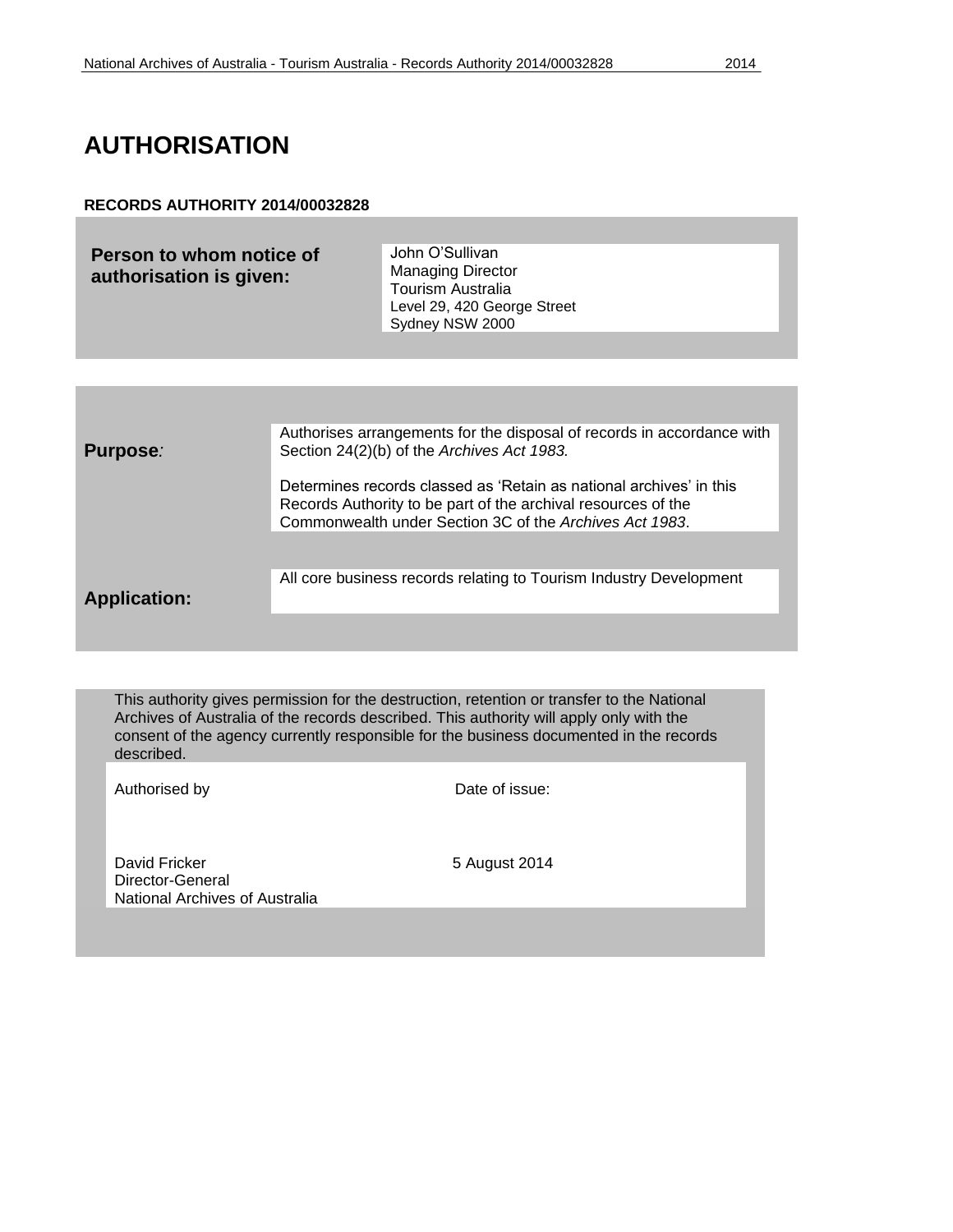### **TOURISM INDUSTRY DEVELOPMENT**

The core business of supporting the development of a sustainable Australian tourism industry. Includes the fostering of existing, newly established or emerging industry markets, and the promotion of these markets to consumers. Also includes the promotion and enhancement of industry profiles and identities, and the maintenance of the industry's brand both nationally and internationally as a tourism destination.

The **core tasks** associated with tourism industry development include:

- developing, implementing and reviewing policies, schemes, frameworks, strategies and plans, including marketing plans;
- developing, implementing and reviewing programs, projects and campaigns to support tourism industry development, including developing and commissioning campaign elements such as audiovisual productions;
- developing and delivering information sessions, training and education programs relating to tourism industry development initiatives and products;
- liaising, collaborating and entering into agreements and partnerships with industry, business and government agencies within Australia and overseas;
- providing stakeholder advice;
- developing and disseminating reports relating to tourism industry development;
- organising and attending events and conferences to promote the Australian tourism industry and liaising with media;
- undertaking tourism industry market research through focus groups, surveys, and studies;
- developing logos, trademarks and associated branding for building corporate image and enhancing the Australian tourism industry brand;
- establishing and supporting committees and working groups to support tourism industry development; and
- establishing and conferring industry awards or honours.

The performance of the core business is supported by **general activities** such as:

- developing and implementing internal operational policies and procedures;
- administering approved arrangements and agreements;
- delegating powers and authorising actions;
- managing committees, working groups and meetings;
- planning, conducting and facilitating audits;
- administrative arrangements supporting information sessions and education programs;
- preparing and presenting speeches and presentations; and
- responding to enquiries regarding the core business.

*Cross references to AFDA Express Records Authority*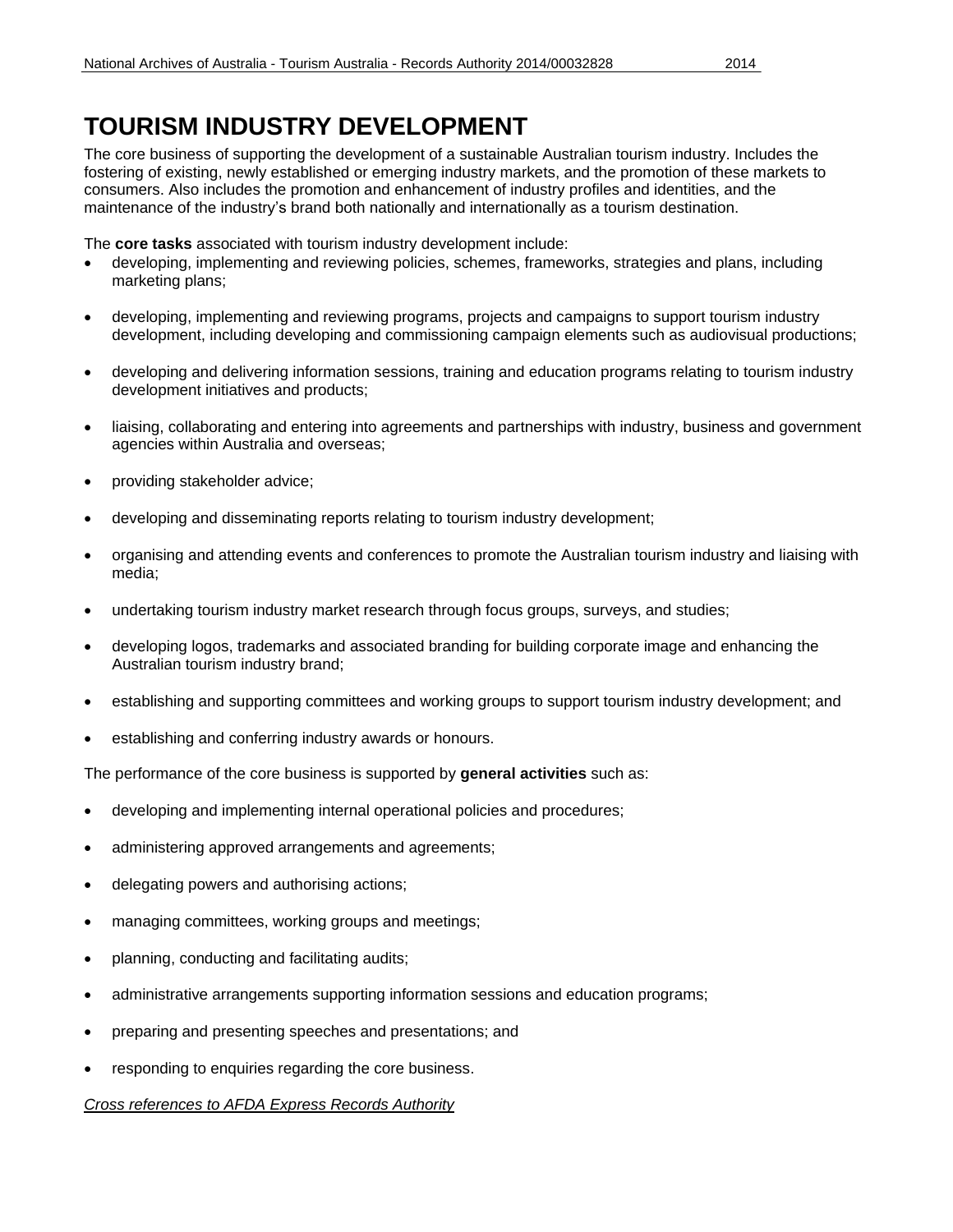*For media releases and interviews, use COMMUNITY RELATIONS.*

*For agency submissions, use GOVERNMENT RELATIONS. For legal advice, use LEGAL SERVICES.*

*For the production and distribution of agency publications, including published strategies, plans and reports, use PUBLICATION.*

*For tendering and contracting arrangements, and the acquisition of goods and services, use PROCUREMENT.*

#### *Cross references to other records authorities*

*For administration of the agency's Board meetings, use GOVERNING BODIES.*

| Final version masters of audiovisual productions in highest technical format<br>61506<br>Retain highest<br>produced for major marketing campaigns promoting tourism industry<br>technical<br>development programs and initiatives, such as There's nothing like<br>format as national<br>Australia. [For elements of audiovisual productions which do not constitute<br>archives in<br>final version masters in highest technical format, or which relate to minor<br>accordance with<br>marketing campaigns use Class 61517].<br>sentencing<br>guidelines                                                                                                                                                                                                                                                                                                                                                                                                                                                                                                                                                                                                                                                                                                                                                                                                                                                                                                                                                                                                                                                                                                                                                                                                  | <b>Class No</b> | <b>Class description</b> | <b>Disposal action</b> |
|-------------------------------------------------------------------------------------------------------------------------------------------------------------------------------------------------------------------------------------------------------------------------------------------------------------------------------------------------------------------------------------------------------------------------------------------------------------------------------------------------------------------------------------------------------------------------------------------------------------------------------------------------------------------------------------------------------------------------------------------------------------------------------------------------------------------------------------------------------------------------------------------------------------------------------------------------------------------------------------------------------------------------------------------------------------------------------------------------------------------------------------------------------------------------------------------------------------------------------------------------------------------------------------------------------------------------------------------------------------------------------------------------------------------------------------------------------------------------------------------------------------------------------------------------------------------------------------------------------------------------------------------------------------------------------------------------------------------------------------------------------------|-----------------|--------------------------|------------------------|
|                                                                                                                                                                                                                                                                                                                                                                                                                                                                                                                                                                                                                                                                                                                                                                                                                                                                                                                                                                                                                                                                                                                                                                                                                                                                                                                                                                                                                                                                                                                                                                                                                                                                                                                                                             |                 |                          |                        |
| 61507<br>Retain as<br>national archives<br>developing, implementing and reviewing high-level policies, schemes,<br>$\bullet$<br>strategies, plans and frameworks, including national and international<br>marketing plans. Excludes operational plans, which are covered by class<br>61517;<br>developing and implementing major marketing campaigns promoting<br>$\bullet$<br>tourism industry development programs and initiatives such as There's<br>nothing like Australia. Includes:<br>final version of marketing and educational material (excluding final<br>$\circ$<br>version masters of audiovisual productions covered by class 61506);<br>final designs (artwork);<br>$\circ$<br>scripts and style guides;<br>$\circ$<br>final version of market research analysis and reports; and<br>$\circ$<br>case studies used for marketing and dissemination purposes.<br>$\circ$<br>developing, implementing and reviewing major programs and projects,<br>$\bullet$<br>including education programs, such as the Indigenous Tourism<br>Champions Program, supporting tourism industry development, where<br>the programs and projects are of national or international significance,<br>innovative or will have a substantial social, economic, political or<br>environmental impact. Includes projects undertaken as joint ventures,<br>summaries of research findings, and final project outcomes;<br>high-level liaison and collaboration with industry, business, Australian<br>$\bullet$<br>government agencies or overseas agencies relating to tourism industry<br>development issues of a contentious nature, which are of major<br>significance to the agency and its stakeholders, or which result in formal<br>agreements or partnerships; |                 | Records documenting:     |                        |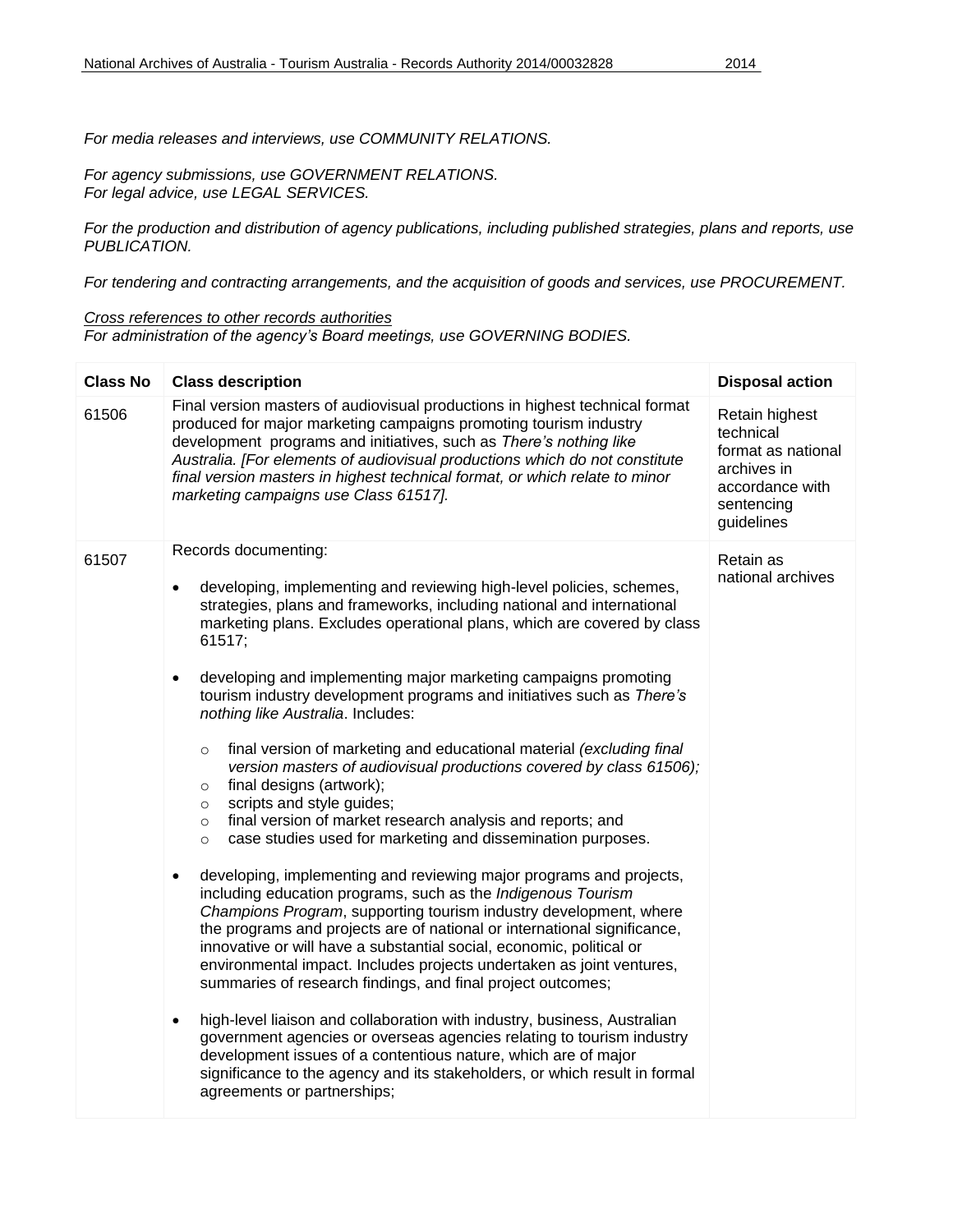|       | high-level agreements with national and international stakeholders<br>$\bullet$<br>supporting Australian tourism industry development. Includes<br>memoranda of understanding, bilateral agreements, cooperative<br>arrangements and other formal agreements;                                                                                               |                                                                             |
|-------|-------------------------------------------------------------------------------------------------------------------------------------------------------------------------------------------------------------------------------------------------------------------------------------------------------------------------------------------------------------|-----------------------------------------------------------------------------|
|       | receipt and provision of high-level strategic advice, including ministerial<br>$\bullet$<br>and policy advice;                                                                                                                                                                                                                                              |                                                                             |
|       | final version of industry logo and trademark designs, including co-<br>$\bullet$<br>branding. Includes registration of industry trademarks;                                                                                                                                                                                                                 |                                                                             |
|       | high-level reports relating to tourism industry development where the<br>$\bullet$<br>issue is controversial, or has significant legal, social, economic and/or<br>international implications. Includes audit reports of nationally significant<br>agency marketing campaigns and schemes. Includes final version,<br>major drafts and supporting research; |                                                                             |
|       | high-level internal and external committees, taskforces and other bodies<br>$\bullet$<br>supporting the tourism industry development core business, where the<br>agency provides Secretariat support, is the Australian Government's<br>main representative, or plays a leading or prominent role;                                                          |                                                                             |
|       | establishment and conferring of industry awards or sponsorship to<br>٠<br>eligible recipients. [For operational aspects of administering awards and<br>sponsorship use Class 61509];                                                                                                                                                                        |                                                                             |
|       | final version of speeches and presentations made by the Minister or<br>senior agency staff relating to tourism industry development, including<br>conference presentations; and                                                                                                                                                                             |                                                                             |
|       | master version of agency publications.                                                                                                                                                                                                                                                                                                                      |                                                                             |
| 61508 | Agreements and contracts, including those executed under seal, supporting<br>tourism industry development activities, other than those covered in class<br>61507.                                                                                                                                                                                           | Destroy 21 years<br>after completed or<br>other termination<br>of agreement |
| 61509 | Records documenting:<br>administrative arrangements for committee or working group meetings,<br>٠<br>information sessions, forums and education seminars, awards, and<br>sponsorship, and agency attendance at events, including invitations,<br>registrations, venue bookings, travel and catering arrangements;                                           | Destroy 3 years<br>after action<br>completed                                |
|       | nomination and appointment of representatives to tourism industry<br>٠<br>development committees and taskforces; and                                                                                                                                                                                                                                        |                                                                             |
|       | receiving and responding to low level general enquiries in relation to the<br>$\bullet$<br>core business, which require a routine/standard response.                                                                                                                                                                                                        |                                                                             |
| 61517 | Records documenting:                                                                                                                                                                                                                                                                                                                                        | Destroy 10 years                                                            |
|       | routine operational administrative tasks supporting the core business,<br>such as records relating to media hosting programs, media plans,<br>liability release forms, and development and organisation of tourism<br>industry events and conferences; and                                                                                                  | after action<br>completed                                                   |
|       | tourism industry development activities, other than those covered in<br>٠                                                                                                                                                                                                                                                                                   |                                                                             |